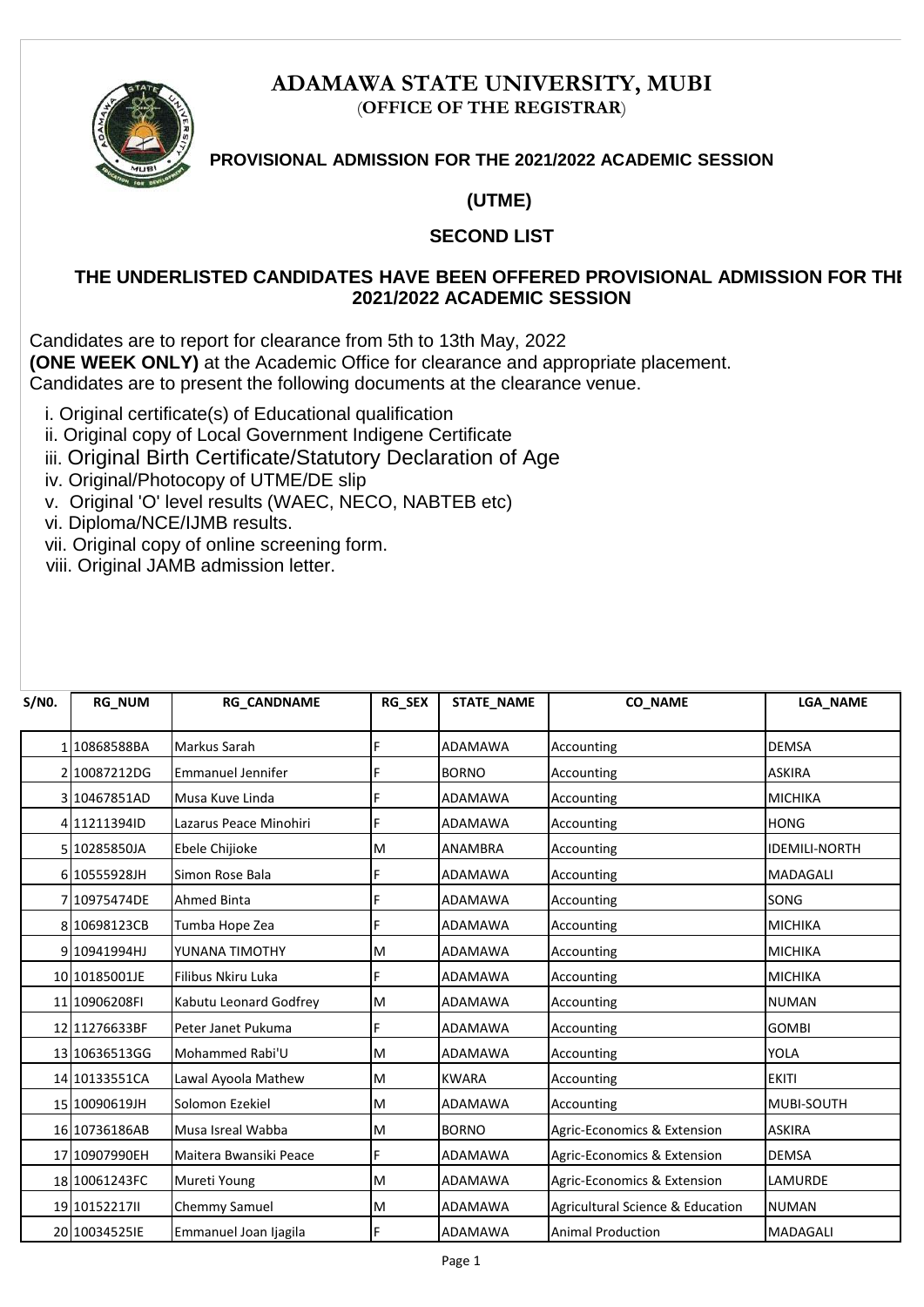| 21 10034525IE | Emmanuel Joan Ijagila           | F | <b>ADAMAWA</b> | <b>Animal Production</b>       | <b>MADAGALI</b>   |
|---------------|---------------------------------|---|----------------|--------------------------------|-------------------|
| 22 10555676HH | Musa Pwajinti Tete              | F | ADAMAWA        | <b>Animal Production</b>       | SONG              |
| 23 10084490FE | Ishaku Gideon                   | M | <b>ADAMAWA</b> | <b>Animal Production</b>       | MUBI-SOUTH        |
| 24 10134872DE | John Emmanuel                   | M | ADAMAWA        | <b>Animal Production</b>       | <b>MADAGALI</b>   |
| 25 10622396Cl | Bazhigilla Naomi Dugje          | F | <b>BORNO</b>   | <b>Animal Production</b>       | <b>GWOZA</b>      |
| 26 10738201GH | Ngaluwa Emmanuel                | M | <b>ADAMAWA</b> | <b>Animal Production</b>       | <b>MICHIKA</b>    |
| 27 11020714BH | Augustine Akacha                | M | <b>ADAMAWA</b> | <b>Animal Production</b>       | <b>HONG</b>       |
| 28 10007165AF | Hussaini Abdullahi              | M | <b>ADAMAWA</b> | <b>Animal Production</b>       | <b>HONG</b>       |
| 29 10007165AF | Hussaini Abdullahi              | M | <b>ADAMAWA</b> | <b>Animal Production</b>       | <b>HONG</b>       |
| 30 10111067FH | Bobbo Usman Abdulrahman         | M | ADAMAWA        | Animal Production              | <b>MAIHA</b>      |
| 31 10111067FH | Bobbo Usman Abdulrahman         | M | <b>ADAMAWA</b> | <b>Animal Production</b>       | <b>MAIHA</b>      |
| 32 11347385JC | Manasseh Trust                  | M | ADAMAWA        | <b>Animal Production</b>       | SONG              |
| 33 10237321IA | James Angel                     | M | <b>TARABA</b>  | Banking & Finance              | <b>DONGA</b>      |
| 34 10012092GF | Hassan Enoch                    | M | <b>GOMBE</b>   | Biochemistry                   | <b>KALTUNGO</b>   |
| 35 10662128EF | Enan Benita Bongotons           | F | ADAMAWA        | Biochemistry                   | <b>DEMSA</b>      |
| 36 10329041BC | Amos Emmanuel                   | M | <b>ADAMAWA</b> | Biochemistry                   | <b>HONG</b>       |
| 37 10566172BH | Newton Yalmuram                 | M | <b>ADAMAWA</b> | Biochemistry                   | <b>DEMSA</b>      |
| 38 10645928EI | Luka Jummai                     | F | ADAMAWA        | Biochemistry                   | <b>MUBI-SOUTH</b> |
| 39 1002039411 | Ayuba Amos                      | M | ADAMAWA        | Biochemistry                   | <b>HONG</b>       |
| 40 10002870IG | Ahmed Husseini John             | M | <b>ADAMAWA</b> | Biochemistry                   | <b>GANYE</b>      |
| 41 10750824Cl | Nimfas Victor                   | M | <b>ADAMAWA</b> | Biochemistry                   | <b>GIREI</b>      |
| 42 10073268GB | Buba Khalil Maikadiri           | M | ADAMAWA        | Biochemistry                   | <b>YOLA</b>       |
| 43 10260824JA | David Dolaris Onoja             | F | <b>KOGI</b>    | Biochemistry                   | <b>IDAH</b>       |
| 44 10010266BE | Samuel Joy                      | M | <b>ADAMAWA</b> | Botany                         | <b>YOLA</b>       |
| 45 10411398JH | <b>Ezekiel Genesis</b>          | M | <b>ADAMAWA</b> | Botany                         | <b>GANYE</b>      |
| 46 11207656EF | David Dleve                     | F | ADAMAWA        | Botany                         | <b>MICHIKA</b>    |
| 47 10133571FH | Mohammed Aliyu Husseini         | M | <b>ADAMAWA</b> | Botany                         | <b>MUBI-NORTH</b> |
| 48 10004848GJ | Peter Monday                    | M | <b>TARABA</b>  | Botany                         | ARDO-KOLA         |
| 49 1044137411 | Ahmad Aisha Tijjani             | F | ADAMAWA        | Botany                         | <b>DEMSA</b>      |
| 50 10168942GC | Suleiman Raida                  | F | ADAMAWA        | Botany                         | MUBI-NORTH        |
| 51 10016453HH | <b>Emmanuel Japari Blessing</b> | F | <b>ADAMAWA</b> | Botany                         | <b>GOMBI</b>      |
| 52 10630917HD | Lawan Abubakar                  | M | <b>BORNO</b>   | Botany                         | <b>ASKIRA</b>     |
| 53 11133219GC | Bashir Asmau Galadima           | F | ADAMAWA        | Botany                         | <b>MUBI-NORTH</b> |
| 54 10713387BD | <b>Bitrus Blessing Bello</b>    | F | <b>BORNO</b>   | Botany                         | <b>ASKIRA</b>     |
| 55 10366499GB | Pembi Faluwa                    | F | ADAMAWA        | Botany                         | <b>MICHIKA</b>    |
| 56 10973534DE | Daniel Glory                    | F | <b>ADAMAWA</b> | Botany                         | YOLA              |
| 57 11064058GC | Moses Josiah                    | M | ADAMAWA        | Botany                         | MUBI-SOUTH        |
| 58 10002536CB | Raymond Redemtion               | M | ADAMAWA        | Botany                         | <b>HONG</b>       |
| 59 10952691JF | Kingsley Glandu Catherine       | F | ADAMAWA        | <b>Business Administration</b> | <b>MICHIKA</b>    |
| 60 11235902IF | Jagaba Katyefi Elisha           | F | <b>ADAMAWA</b> | <b>Business Administration</b> | <b>GIREI</b>      |
| 61 10052253FG | Ibrahim Comfort                 | F | ADAMAWA        | <b>Business Administration</b> | <b>MICHIKA</b>    |
| 62 10082632AC | Ishaya Talatu                   | F | <b>ADAMAWA</b> | <b>Business Administration</b> | <b>MICHIKA</b>    |
| 63 11258191FB | Abubakar Salihu                 | M | ADAMAWA        | <b>Business Administration</b> | <b>MUBI-NORTH</b> |
| 64 10107348FJ | Godwin Gedion                   | M | <b>ADAMAWA</b> | <b>Business Administration</b> | <b>MICHIKA</b>    |
| 65 10352537ED | Pindar Samuel                   | M | <b>BORNO</b>   | <b>Business Administration</b> | CHIBOK            |
| 66 10192563AJ | Gama Kindness Nomdwora          | F | KADUNA         | Chemistry                      | JABA              |
| 67 10470948CE | Joel Joy                        | F | <b>BORNO</b>   | Chemistry                      | <b>CHIBOK</b>     |
| 68 10453844CD | Sunday Jennifer                 | F | <b>KADLUNA</b> | Chemistry                      | ZARIA             |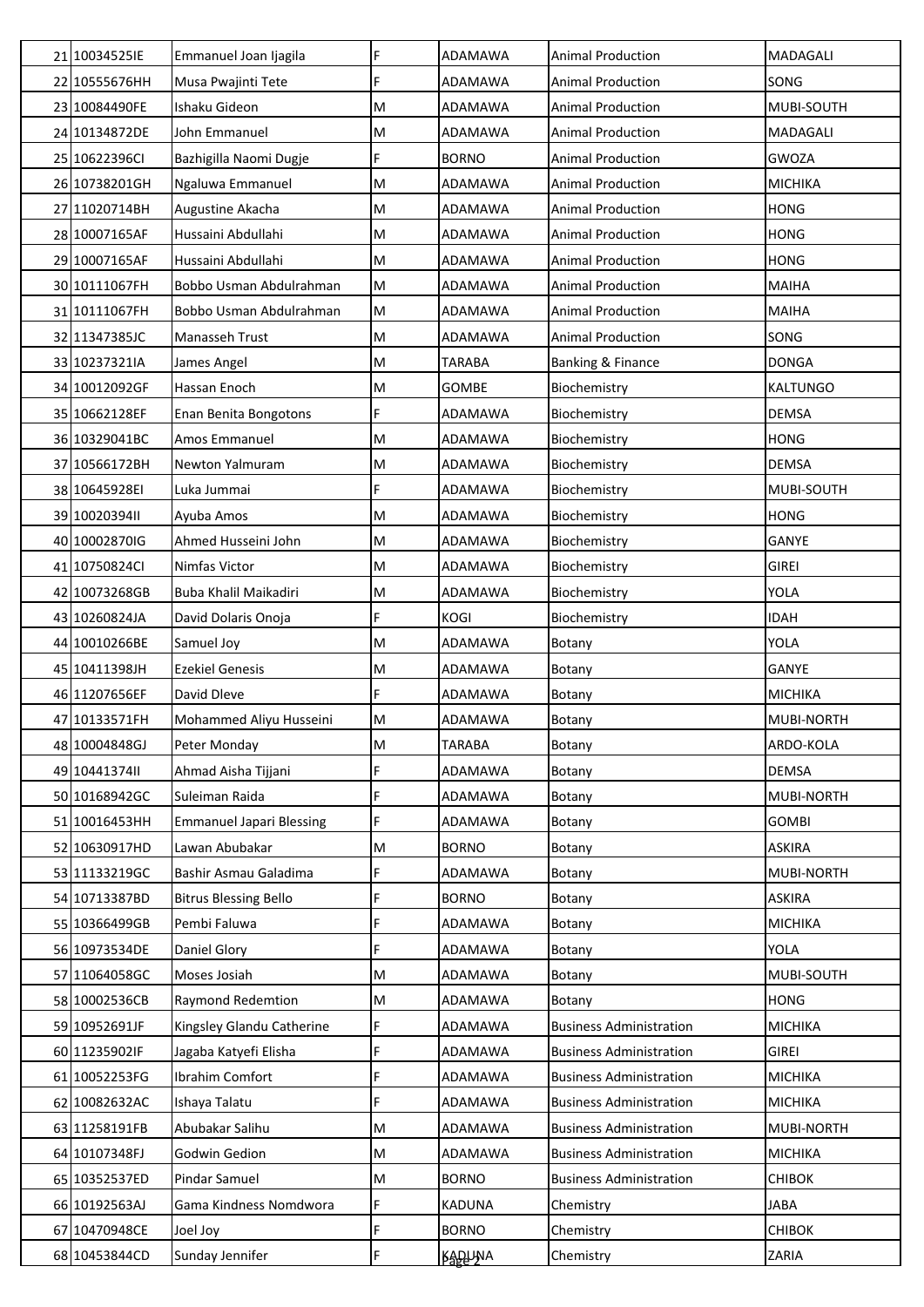| 69 10267328HF  | Noah Anna Adams              | F | ADAMAWA       | Chemistry                               | <b>MICHIKA</b>    |
|----------------|------------------------------|---|---------------|-----------------------------------------|-------------------|
| 70 10081574HC  | <b>Bitrus Kaman</b>          | M | ADAMAWA       | Chemistry                               | <b>MADAGALI</b>   |
| 71 10469381GJ  | Cosmas Victor Vashawa        | M | ADAMAWA       | Chemistry                               | <b>MICHIKA</b>    |
| 72 10014536AI  | Wafari Achumai Usman         | F | <b>BORNO</b>  | Chemistry                               | <b>ASKIRA</b>     |
| 73 10606930GA  | Yakubu Shiganu               | F | ADAMAWA       | Chemistry                               | <b>GOMBI</b>      |
| 74 10742463IF  | Samson Evidence              | F | ADAMAWA       | Chemistry                               | <b>HONG</b>       |
| 75 10609010Cl  | Mahmud Aishatu Hamidu        | F | ADAMAWA       | Chemistry                               | YOLA              |
| 76 10012351GE  | <b>Bitrus Godwin</b>         | M | ADAMAWA       | Chemistry                               | <b>HONG</b>       |
| 77 10410996EC  | Joel Mindiya Chimda          | M | ADAMAWA       | Chemistry                               | <b>HONG</b>       |
| 78 10004458HF  | James Gabriel                | M | ADAMAWA       | Chemistry                               | <b>MADAGALI</b>   |
| 79 10139745GC  | Abubakar Ummulkulchumi       | F | ADAMAWA       | Chemistry                               | <b>MUBI-NORTH</b> |
| 80 10375202EF  | Ayuba Blessing               | F | ADAMAWA       | Chemistry                               | <b>MICHIKA</b>    |
| 81 10713724GJ  | Ahmed Abubakar               | M | ADAMAWA       | Chemistry                               | <b>HONG</b>       |
| 82 10103729FC  | Stephen Juliana              | F | ADAMAWA       | Chemistry                               | <b>MADAGALI</b>   |
| 83 10496715DC  | Yusuf Adarju                 | F | <b>BORNO</b>  | Chemistry                               | <b>ASKIRA</b>     |
| 84 11184547BH  | Stephen Bitrus               | M | ADAMAWA       | Chemistry                               | <b>MADAGALI</b>   |
| 85 10696982EJ  | Haruna Joshua                | M | <b>BAUCHI</b> | Chemistry                               | TAFAWA-BALEWA     |
| 86 10023032DB  | Barnabas Henry               | M | ADAMAWA       | Computer Science                        | <b>MICHIKA</b>    |
| 87 10601302GG  | Shehu Ibrahim                | M | ADAMAWA       | <b>Computer Science</b>                 | <b>MICHIKA</b>    |
| 88 11172113HB  | Ahmad Muhammad Aminu         | M | ADAMAWA       | Computer Science                        | <b>FUFORE</b>     |
| 89 10262175BE  | THOMAS GODWIN                | M | ADAMAWA       | <b>Computer Science</b>                 | <b>MUBI-NORTH</b> |
| 90 11071269GA  | Dibal Charity Yakubu         | F | <b>BORNO</b>  | Early Childhood Education               | <b>HAWUL</b>      |
| 91 10667112DB  | Obinna John Chukwuma         | M | ANAMBRA       | Economics                               | <b>DUNUKOFIA</b>  |
| 92 10181149BA  | Angelo Benedict Doke         | M | ADAMAWA       | Economics                               | <b>JADA</b>       |
| 93 10606369JE  | Amuka Godwin Bolomayu        | M | ADAMAWA       | Economics                               | <b>DEMSA</b>      |
| 94 10759389DI  | Joda Usman Adamu             | M | ADAMAWA       | Economics                               | <b>HONG</b>       |
| 95 10040719CJ  | Sulaiman Sali                | M | ADAMAWA       | <b>Education &amp; Biology</b>          | MUBI-SOUTH        |
| 96 10223594DG  | Simon Jubilee                | F | ADAMAWA       | <b>Education &amp; Biology</b>          | <b>HONG</b>       |
| 97 10928502AJ  | Abdulkarim Aliyu             | M | ADAMAWA       | <b>Education &amp; Biology</b>          | <b>MAIHA</b>      |
| 98 10805668AI  | Haruna Afordiah              | F | ADAMAWA       | <b>Education &amp; Biology</b>          | <b>MAIHA</b>      |
| 99 10910361BF  | Innocent Chanuriya Mishikir  | F | ADAMAWA       | <b>Education &amp; Biology</b>          | <b>HONG</b>       |
| 100 10476332HB | John Nuhu                    | M | ADAMAWA       | <b>Education &amp; Biology</b>          | <b>MICHIKA</b>    |
| 101 10051946AH | Ujulu Kauna                  | F | <b>BORNO</b>  | <b>Education &amp; Biology</b>          | <b>MAIDUGURI</b>  |
| 102 10139680GD | Salisu John                  | M | ADAMAWA       | <b>Education &amp; Biology</b>          | <b>DEMSA</b>      |
| 103 10614790FB | Gabriel Highi                | F | ADAMAWA       | <b>Education &amp; Biology</b>          | <b>MICHIKA</b>    |
| 104 10101795DE | Daniel Miriam Zamani         | F | ADAMAWA       | <b>Education &amp; Biology</b>          | <b>MICHIKA</b>    |
| 105 10352637DE | Samaila Richard              | M | ADAMAWA       | <b>Education &amp; Biology</b>          | <b>MICHIKA</b>    |
| 106 11191712FG | <b>Bishop Jethro Darious</b> | M | <b>KADUNA</b> | <b>Education &amp; Computer Science</b> | KADUNA-SOUTH      |
| 107 10652051BC | Angelo Abraham Fatuwa        | M | ADAMAWA       | <b>Education &amp; Computer Science</b> | <b>MADAGALI</b>   |
| 108 11206507JH | Paul Eglon                   | M | ADAMAWA       | <b>Education &amp; Computer Science</b> | MADAGALI          |
| 109 10451060DD | Adamu Muhammad Nurudeen      | M | ADAMAWA       | <b>Education &amp; Computer Science</b> | MUBI-NORTH        |
| 110 10274738FI | Wilberforce Biyama Almond    | M | ADAMAWA       | <b>Education &amp; Computer Science</b> | <b>HONG</b>       |
| 111 10775409JA | Patrick Amiyasu Danguma      | M | ADAMAWA       | <b>Education &amp; Computer Science</b> | <b>GUYUK</b>      |
| 112 10418314BA | Anthony Linus                | M | ADAMAWA       | <b>Education &amp; Computer Science</b> | MUBI-SOUTH        |
| 113 10812058EE | ALIYU MOHAMMED VASHIR        | M | ADAMAWA       | <b>Education &amp; Computer Science</b> | <b>GOMBI</b>      |
| 114 11290795BF | Aminu Mustafa                | M | ADAMAWA       | <b>Education &amp; Computer Science</b> | MUBI-NORTH        |
| 115 10821304EI | Abubakar Ahmed Iyajo         | M | ADAMAWA       | <b>Education &amp; Computer Science</b> | <b>YOLA</b>       |
| 116 11072856FC | Kwaji Samuel                 | M | ARAMAWA       | <b>Education &amp; Computer Science</b> | <b>MICHIKA</b>    |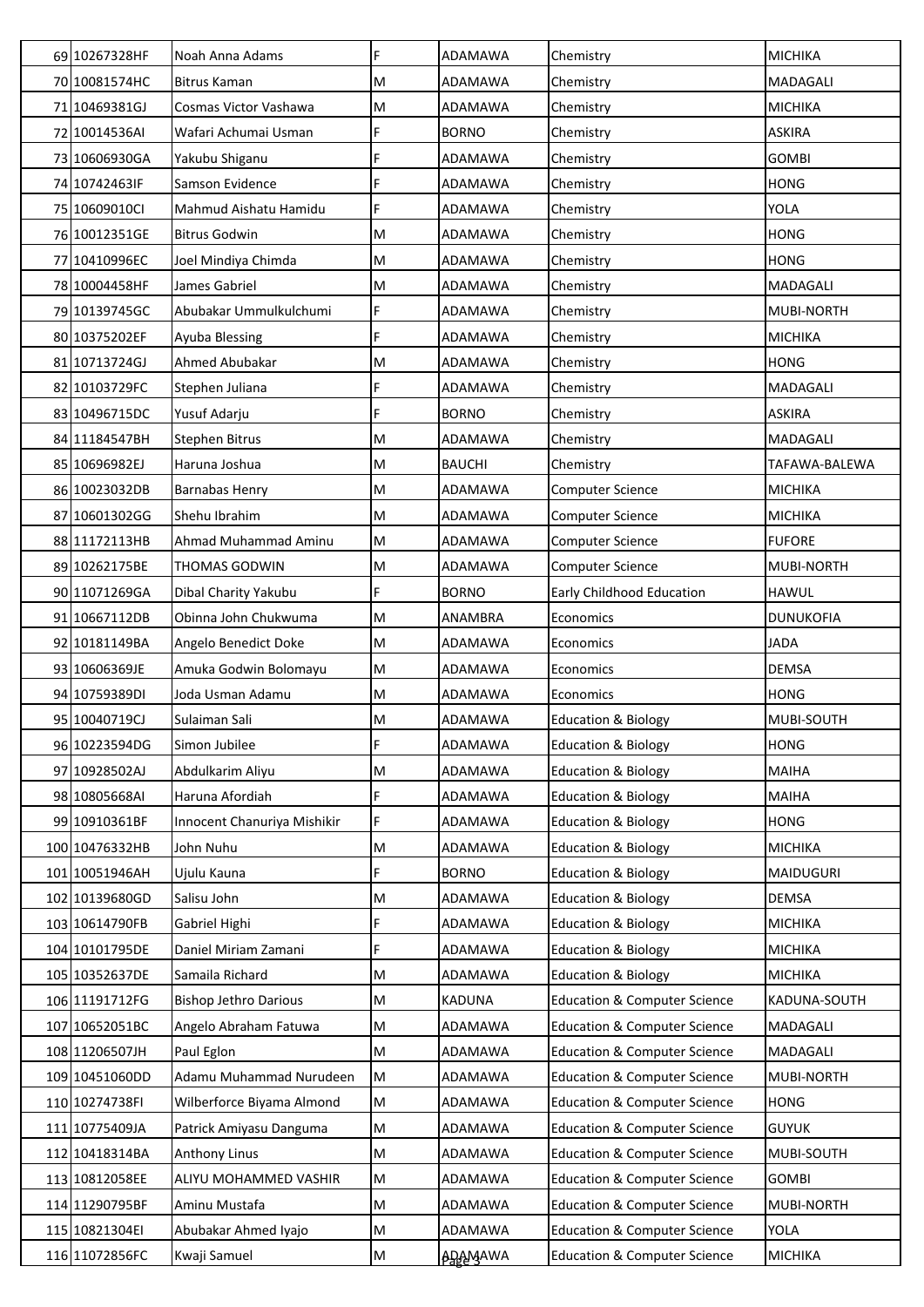| 117 11039010DB | Bala Hyelda              | M  | ADAMAWA        | <b>Education &amp; Computer Science</b> | <b>HONG</b>    |
|----------------|--------------------------|----|----------------|-----------------------------------------|----------------|
| 118 10159469GA | Stephen Christopher      | M  | ADAMAWA        | <b>Education &amp; Computer Science</b> | <b>MICHIKA</b> |
| 119 10179365CH | Abubakar Al'Amin         | M  | ADAMAWA        | <b>Education &amp; Computer Science</b> | <b>GANYE</b>   |
| 120 10166845EI | Chiroma Usman            | M  | ADAMAWA        | <b>Education &amp; Computer Science</b> | MUBI-NORTH     |
| 121 11259855AG | Abubakar Abdulsalam      | M  | ADAMAWA        | <b>Education &amp; Computer Science</b> | <b>MAIHA</b>   |
| 122 1061778JG  | SHAYA VASHTI             | M  | ADAMAWA        | <b>Education &amp; Computer Science</b> | <b>MICHIKA</b> |
| 123 10668629DJ | JOHN JERISON             | M  | ADAMAWA        | <b>Education &amp; Computer Science</b> | HONG           |
| 124 10333136EG | Andrawus Wendy           | F  | <b>ADAMAWA</b> | <b>Education &amp; Geography</b>        | <b>MAIHA</b>   |
| 125 10533978IE | Medan Dove Dokum         | M  | ADAMAWA        | <b>Education &amp; Mathematics</b>      | MAYO-BELWA     |
| 126 10107087GG | Solomon Peter            | M  | ADAMAWA        | <b>Education &amp; Mathematics</b>      | <b>TOUNGO</b>  |
| 127 10311559HI | Audu Ndnigahbiu Obadiah  | F  | ADAMAWA        | English Language                        | SONG           |
| 128 10085092JB | Sylvester Jennifer       | F  | ADAMAWA        | English Language                        | <b>MICHIKA</b> |
| 129 10319331EC | Jediel Jennifer          | F  | ADAMAWA        | English Language                        | <b>GANYE</b>   |
| 130 10526623DD | Jerry Praise             | F  | ADAMAWA        | English Language                        | <b>DEMSA</b>   |
| 131 11030133IE | <b>Emmanuel Deborah</b>  | F  | <b>GOMBE</b>   | English Language                        | AKKO           |
| 132 10038352EJ | Militus Maximillian      | F  | ADAMAWA        | English Language                        | <b>TOUNGO</b>  |
| 133 10186243FE | Justine Chabulatuda      | F  | ADAMAWA        | English Language                        | <b>HONG</b>    |
| 134 11310636FA | Zirra Cynthia Sylvester  | F  | <b>ADAMAWA</b> | English Language                        | <b>MICHIKA</b> |
| 135 10149182HF | Sunu Comfort             | M  | ADAMAWA        | English Language                        | <b>MICHIKA</b> |
| 136 10228169IF | Joel Rebecca             | F  | ADAMAWA        | English Language                        | <b>GOMBI</b>   |
| 137 10737728DB | Akerele Jessica Ejeh     | F  | <b>EDO</b>     | English Language                        | AKOKO-EDO      |
| 138 10369483DD | Abraham Maima            | F  | ADAMAWA        | English Language                        | <b>DEMSA</b>   |
| 139 10440764HF | Iliya Emmanuel Yakubu    | M  | ADAMAWA        | English Language                        | <b>YOLA</b>    |
| 140 10365984FE | Dominic Dorcas Shetima   | F  | ADAMAWA        | English Language                        | MADAGALI       |
| 141 11228077IG | <b>Godwin Precious</b>   | F  | ADAMAWA        | English Language                        | <b>NUMAN</b>   |
| 142 10013596BF | Ahmed Hasiya             | F  | <b>ADAMAWA</b> | English Language                        | MUBI-SOUTH     |
| 143 10001632BH | Jubwa Faluwa Moses       | F  | ADAMAWA        | English Language                        | <b>MICHIKA</b> |
| 144 10030317AB | Peter Favour Ijanada     | F  | ADAMAWA        | English Language                        | MADAGALI       |
| 145 10224215BG | Ezekiel Jude Dawondung   | M  | PLATEAU        | English Language                        | JOS-SOUTH      |
| 146 10200626HA | Daniel Deborah           | F  | ADAMAWA        | English Language                        | <b>GUYUK</b>   |
| 147 10319240CE | Adanaa Liberty           | F  | ADAMAWA        | English Language                        | <b>HONG</b>    |
| 148 10108818BE | Clement Ijufidari Jabani | F  | ADAMAWA        | English Language                        | <b>MICHIKA</b> |
| 149 10789902GH | Jahknwa Rejoice          | F  | ADAMAWA        | English Language                        | <b>GUYUK</b>   |
| 150 10456571IH | Markus Mary              | F  | ADAMAWA        | English Language                        | MICHIKA        |
| 151 11235602BF | Vandi Alheri             | F  | ADAMAWA        | English Language                        | MICHIKA        |
| 152 10456734ID | Peter Helen              | F  | ADAMAWA        | English Language                        | <b>MICHIKA</b> |
| 153 10365984FE | Dominic Dorcas Shetima   | F  | ADAMAWA        | English Language                        | MADAGALI       |
| 154 10000083AI | Ldutsi Loice             | F  | ADAMAWA        | English Language                        | DEMSA          |
| 155 10182031IA | Awi Blessing             | F  | ADAMAWA        | English Language                        | MADAGALI       |
| 156 10173011HH | Simon Queen Bature       | F  | KADUNA         | English Language                        | ZANGO-KATAF    |
| 157 10257326BB | Audu Maryam              | F  | ADAMAWA        | English Language                        | <b>GUYUK</b>   |
| 158 10966890IB | Clement Gloria           | F  | ADAMAWA        | English Language                        | MICHIKA        |
| 159 10927146AD | Emmanuel Elijah          | M  | ADAMAWA        | English Language                        | <b>FUFORE</b>  |
| 160 10223839HH | Augustine Abigail        | F. | ADAMAWA        | English Language                        | MUBI-SOUTH     |
| 161 11318370DB | Abubakar Umar            | M  | ADAMAWA        | English Language                        | YOLA           |
| 162 10756084FJ | Batarka Victoria David   | F  | ADAMAWA        | English Language                        | SHELLENG       |
| 163 10691006DC | Iliya Briskila           | F  | ADAMAWA        | English Language                        | MADAGALI       |
| 164 10742499HE | Sikiru Sunmisola         | F. | 29984          | English Language                        | AGEGE          |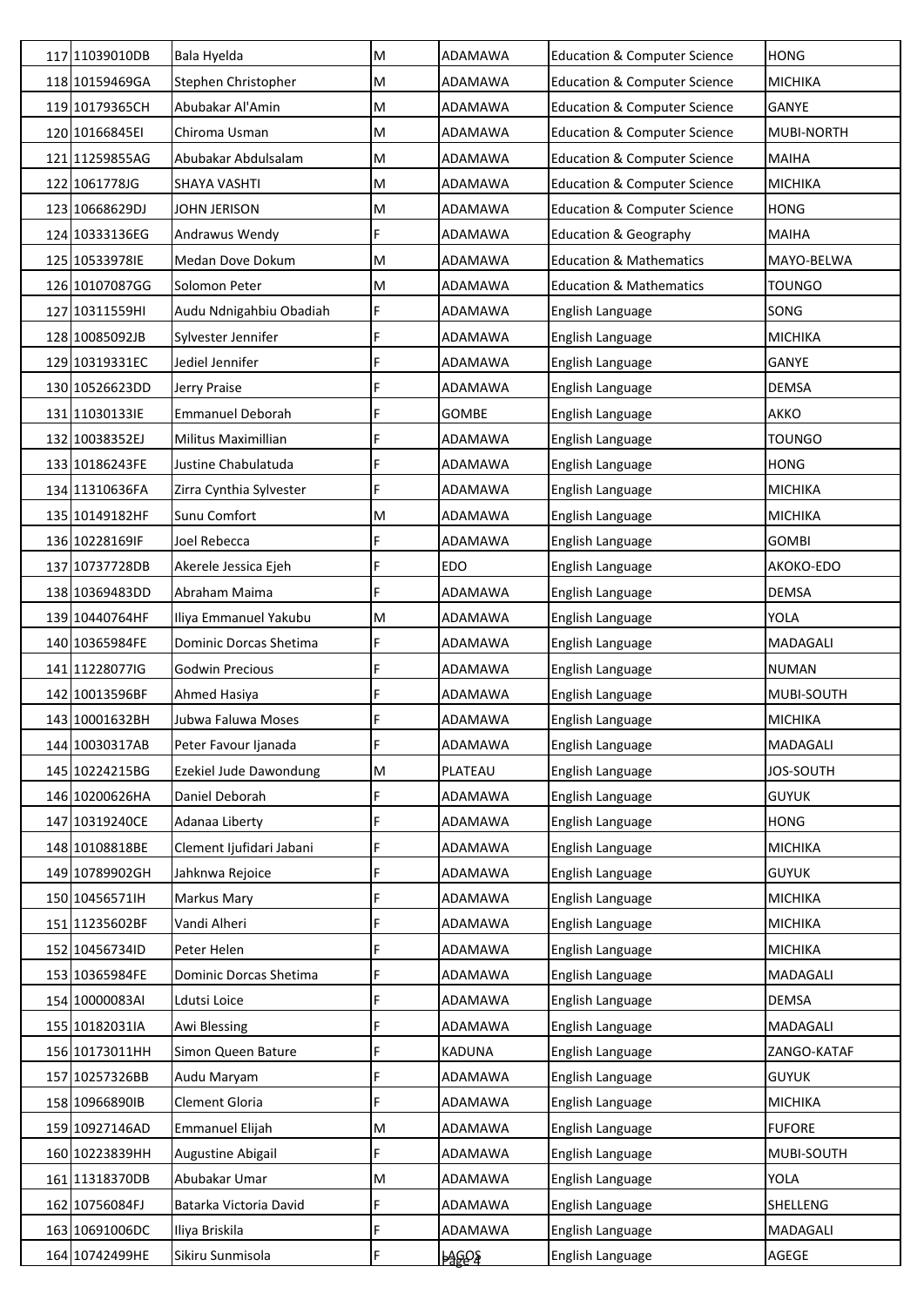| 165 11255037AH | Cletus Afordiya            | F | ADAMAWA        | English Language                  | <b>HONG</b>       |
|----------------|----------------------------|---|----------------|-----------------------------------|-------------------|
| 166 11108428DG | Teneke Patricia Lot        | F | <b>ADAMAWA</b> | English Language                  | <b>DEMSA</b>      |
| 167 10462769CA | Ahmad Sharifa Muhammad     | F | <b>TARABA</b>  | English Language                  | <b>ZING</b>       |
| 168 10038118HC | Amadu Safiyatu             | F | ADAMAWA        | English Language                  | MUBI-SOUTH        |
| 169 10408978IC | Frama Yinayina             | F | <b>ADAMAWA</b> | English Language                  | <b>GUYUK</b>      |
| 170 11060286CJ | Yohanna Evelyn Daniel      | F | ADAMAWA        | English Language                  | MUBI-NORTH        |
| 171 10847488GG | Sunday Ijapari             | F | <b>ADAMAWA</b> | English Language                  | <b>MADAGALI</b>   |
| 172 10124093HA | Asota Luke Akoza           | M | <b>BENUE</b>   | Fisheries & Aquaculture           | <b>GUMA</b>       |
| 173 10488621GE | <b>Bitrus Nicolus</b>      | M | <b>BORNO</b>   | Fisheries & Aquaculture           | <b>ASKIRA</b>     |
| 174 10015562DE | Anyam Wilfred Saater       | M | <b>BENUE</b>   | Fisheries & Aquaculture           | <b>UKUM</b>       |
| 175 10447452JA | Peter Murna                | F | <b>ADAMAWA</b> | Fisheries & Aquaculture           | <b>MICHIKA</b>    |
| 176 10134505GI | John Caroline Wampana      | F | ADAMAWA        | Fisheries & Aquaculture           | <b>MICHIKA</b>    |
| 177 10215003AH | Joseph Istifanus           | M | <b>BORNO</b>   | Fisheries & Aquaculture           | <b>ASKIRA</b>     |
| 178 10597041EF | Justine Albert             | M | <b>ADAMAWA</b> | Fisheries & Aquaculture           | <b>HONG</b>       |
| 179 10075614AH | Injave Verior Jacob        | M | <b>BENUE</b>   | Fisheries & Aquaculture           | LOGO              |
| 180 10320781FH | Ayuka Pius Adabiyawa       | M | <b>ADAMAWA</b> | Geography                         | <b>HONG</b>       |
| 181 10424712CC | Saleh Nasara Eli           | M | <b>ADAMAWA</b> | Geography                         | SONG              |
| 182 10164216HI | Audu Iliyasu               | M | ADAMAWA        | Geography                         | <b>MUBI-NORTH</b> |
| 183 10820316AF | Geroge Tobias              | M | LAGOS          | Geography                         | LAGOS-MAINLAND    |
| 184 10036415EA | Raymond Victor             | M | <b>ADAMAWA</b> | Geography                         | <b>HONG</b>       |
| 185 10127277CE | Sahabo Yusuf Musa          | M | <b>ADAMAWA</b> | Geography                         | <b>JADA</b>       |
| 186 10236563CG | Caleb Emmanuel             | M | ADAMAWA        | Geography                         | <b>HONG</b>       |
| 187 10598527EJ | Ibn Garba Mazau            | M | <b>BORNO</b>   | Geography                         | <b>HAWUL</b>      |
| 188 10328361BF | Idris Shamsudeen Adamu     | M | <b>ADAMAWA</b> | Geography                         | <b>MICHIKA</b>    |
| 189 10164813DD | Naada Manuyi               | M | <b>ADAMAWA</b> | Geography                         | <b>HONG</b>       |
| 190 10159604ED | Abel Edward                | M | <b>ADAMAWA</b> | Geography                         | <b>HONG</b>       |
| 191 10865512CD | Lawal Tijjani Salihu       | M | PLATEAU        | Geology                           | <b>ASE</b>        |
| 192 10151432BI | Nyikyaa Joseph Aondoyila   | M | <b>BENUE</b>   | Geology                           | <b>LOGO</b>       |
| 193 11349065JG | Hosea Handy                | M | ADAMAWA        | Geology                           | <b>GOMBI</b>      |
| 194 10113244CF | Ahmadu Aliyu Kojoli        | M | <b>ADAMAWA</b> | <b>Guidance &amp; Counselling</b> | JADA              |
| 195 10166799IJ | Tsaro Mapida Buba          | M | ADAMAWA        | <b>Guidance &amp; Counselling</b> | <b>HONG</b>       |
| 196 10756744BJ | <b>Bundi Maryam Nemuel</b> | F | <b>ADAMAWA</b> | <b>Guidance &amp; Counselling</b> | <b>FUFORE</b>     |
| 197 10368531HG | Suleiman Amina Isa         | F | ADAMAWA        | <b>Guidance &amp; Counselling</b> | <b>HONG</b>       |
| 198 10097517GE | Peter Jeremiah             | M | ADAMAWA        | Guidance & Counselling            | <b>MICHIKA</b>    |
| 199 10920334GJ | Gabriel Agyati             | M | ADAMAWA        | <b>Guidance &amp; Counselling</b> | <b>HONG</b>       |
| 200 10060827DJ | Yustus Benjamin            | M | <b>ADAMAWA</b> | <b>Guidance &amp; Counselling</b> | <b>HONG</b>       |
| 201 10102079FF | Ayuba Ndupana Zira         | F | ADAMAWA        | Guidance & Counselling            | <b>MICHIKA</b>    |
| 202 10876578JG | <b>Friday Fidelis</b>      | M | ADAMAWA        | Guidance & Counselling            | MUBI-SOUTH        |
| 203 10031679IG | <b>Enock Moses</b>         | M | ADAMAWA        | <b>Guidance &amp; Counselling</b> | <b>HONG</b>       |
| 204 10102078FI | John Janet                 | F | <b>ADAMAWA</b> | <b>Guidance &amp; Counselling</b> | <b>MICHIKA</b>    |
| 205 10208870HD | Yahaya Bilyaminu           | M | ADAMAWA        | History                           | <b>MUBI-NORTH</b> |
| 206 10031358HJ | Mahmud Umar Baraya         | M | <b>ADAMAWA</b> | Industrial Chemistry              | YOLA              |
| 207 10687057EF | Tayani Betty               | F | <b>ADAMAWA</b> | Industrial Chemistry              | <b>HONG</b>       |
| 208 11052330DF | Istifanus Happy            | F | <b>ADAMAWA</b> | Industrial Chemistry              | MUBI-SOUTH        |
| 209 10044782GC | Micah Joyce                | F | ADAMAWA        | <b>Industrial Chemistry</b>       | <b>MUBI-SOUTH</b> |
| 210 10361531CH | Ijasini Sunday             | M | ADAMAWA        | <b>Industrial Chemistry</b>       | <b>MADAGALI</b>   |
| 211 10360844FB | Mamuda Safiya              | F | ADAMAWA        | <b>Industrial Chemistry</b>       | <b>MUBI-NORTH</b> |
| 212 10051010AC | David Dlama Visa           | M | <b>ADAMAWA</b> | <b>Industrial Chemistry</b>       | <b>MICHIKA</b>    |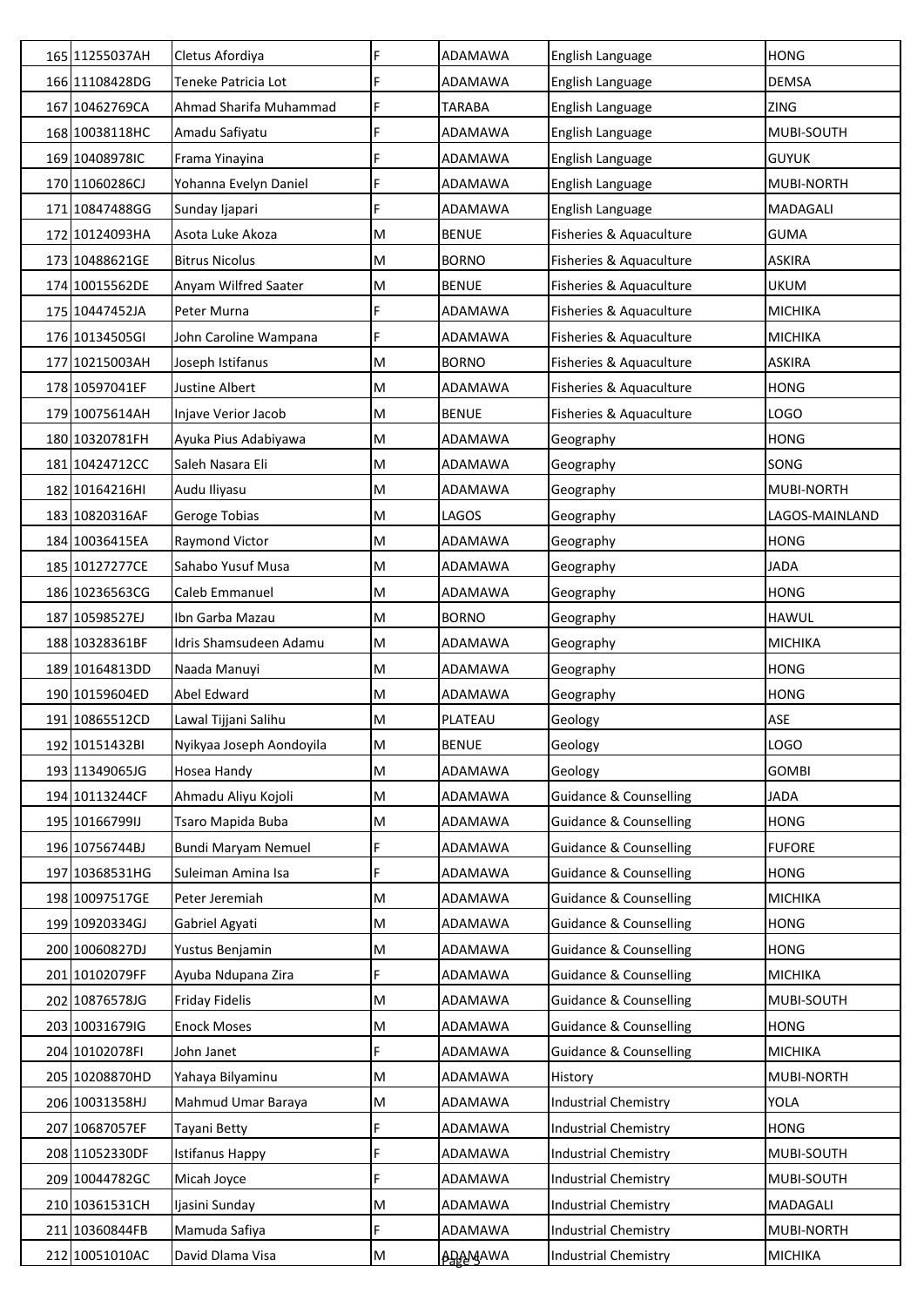| 213 10463366HC | JOSEPH SHADRACH           | M | ADAMAWA            | <b>Industrial Chemistry</b> | <b>MADAGALI</b>   |
|----------------|---------------------------|---|--------------------|-----------------------------|-------------------|
| 214 10557801AH | Umar Sanusi Iya           | M | ADAMAWA            | Industrial Chemistry        | <b>YOLA</b>       |
| 215 10617420BI | Jacob Betty               | F | ADAMAWA            | <b>Mass Communication</b>   | <b>MUBI-NORTH</b> |
| 216 10706862JB | Adamu Usako Daniella      | F | <b>ADAMAWA</b>     | <b>Mass Communication</b>   | <b>MUBI-NORTH</b> |
| 217 10134425BH | Adamu Idris Muhammad      | M | <b>ADAMAWA</b>     | <b>Mass Communication</b>   | MAYO-BELWA        |
| 218 10141413AF | Gabriel Godiya            | F | <b>ADAMAWA</b>     | <b>Mass Communication</b>   | <b>MICHIKA</b>    |
| 219 11205302CG | Zachary Alice             | F | ADAMAWA            | <b>Mass Communication</b>   | <b>GANYE</b>      |
| 220 10746274AB | <b>Fidelis Parmata</b>    | F | <b>ADAMAWA</b>     | <b>Mass Communication</b>   | <b>MADAGALI</b>   |
| 221 10035935CF | Mark Annah Ghaji          | F | <b>ADAMAWA</b>     | <b>Mass Communication</b>   | <b>HONG</b>       |
| 222 10038217GG | Dedan Rachel              | F | <b>ADAMAWA</b>     | <b>Mass Communication</b>   | <b>GOMBI</b>      |
| 223 10649129EI | Habib John Hassan         | M | <b>KEBBI</b>       | <b>Mass Communication</b>   | YAURI             |
| 224 10286336IH | Adah Rhema Faith          | F | <b>BENUE</b>       | <b>Mass Communication</b>   | <b>OKPOKWU</b>    |
| 225 10694125IE | Michael Christian         | M | <b>BENUE</b>       | <b>Mass Communication</b>   | <b>OTURKPO</b>    |
| 226 10176989HE | <b>Simon Precious</b>     | F | <b>BORNO</b>       | <b>Mass Communication</b>   | <b>ASKIRA</b>     |
| 227 10364551IF | Tarfa Hyelladzira Daniel  | F | <b>ADAMAWA</b>     | <b>Mass Communication</b>   | <b>GOMBI</b>      |
| 228 10197499EC | Nugola Mercy              | F | PLATEAU            | <b>Mass Communication</b>   | <b>BASSA</b>      |
| 229 10053162EF | Dorcas Jilmari Peter      | F | <b>ADAMAWA</b>     | <b>Mass Communication</b>   | <b>MADAGALI</b>   |
| 230 11013886DE | Elisha Bwetapwa           | M | ADAMAWA            | <b>Mass Communication</b>   | LAMURDE           |
| 231 10690549EF | Ladagu Rapheal Babs       | M | ADAMAWA            | <b>Mass Communication</b>   | <b>HONG</b>       |
| 232 10297967BH | Albert Esther Vrato       | F | <b>ADAMAWA</b>     | <b>Mass Communication</b>   | <b>NUMAN</b>      |
| 233 10135962GC | Denis Joy                 | F | <b>ADAMAWA</b>     | <b>Mass Communication</b>   | LAMURDE           |
| 234 10984735JA | Fartu Sheba               | F | ADAMAWA            | <b>Mass Communication</b>   | <b>GOMBI</b>      |
| 235 10872030GD | Eli Fidelis               | M | ADAMAWA            | <b>Mass Communication</b>   | <b>NUMAN</b>      |
| 236 10037658JE | Ayanda Fasuma             | F | ADAMAWA            | <b>Mass Communication</b>   | <b>HONG</b>       |
| 237 10251884EB | Ahmed Mujaheed            | M | <b>NIGER</b>       | <b>Mass Communication</b>   | <b>AGAIE</b>      |
| 238 10863455ID | Hunkunna Doris Wilson     | F | <b>ADAMAWA</b>     | <b>Mass Communication</b>   | <b>NUMAN</b>      |
| 239 10046700DB | Sini Ezra                 | M | <b>ADAMAWA</b>     | <b>Mass Communication</b>   | <b>MICHIKA</b>    |
| 240 10216299JG | Isah Salihu Suleiman      | M | <b>TARABA</b>      | Mathematics                 | <b>JALINGO</b>    |
| 241 10636674GI | Abba Hananiah             | M | <b>TARABA</b>      | Mathematics                 | KARIM-LAMIDO      |
| 242 10032755FJ | Moses Nuhu                | M | ADAMAWA            | Mathematics                 | <b>MICHIKA</b>    |
| 243 10702962FE | Wilson Henry Pwakono      | M | <b>ADAMAWA</b>     | Microbiology                | <b>FUFORE</b>     |
| 244 10776458EH | Paul Istifanus            | M | ADAMAWA            | Microbiology                | <b>MICHIKA</b>    |
| 245 10748694BG | David Dorathy             | F | ADAMAWA            | Microbiology                | <b>MICHIKA</b>    |
| 246 10350161JA | Osang Margaret Dajie      | F | <b>CROSS RIVER</b> | Microbiology                | <b>BOKI</b>       |
| 247 10394462HH | Joshua Jesse Jessini      | M | KADUNA             | Microbiology                | <b>CHIKUN</b>     |
| 248 10455440IF | Thompson Tunam            | F | ADAMAWA            | Microbiology                | <b>DEMSA</b>      |
| 249 11264985DJ | Iliyasu Gabriel           | M | ADAMAWA            | Microbiology                | <b>HONG</b>       |
| 250 10034494IA | Ishaga Naziratu Tukur     | F | ADAMAWA            | Microbiology                | <b>MAIHA</b>      |
| 251 101687071  | Mohammad Zainab Ahmad     | F | ADAMAWA            | Microbiology                | MUBI-SOUTH        |
| 252 10355356CF | Yohanna Peace             | F | <b>ADAMAWA</b>     | Microbiology                | <b>MICHIKA</b>    |
| 253 10457425EH | Jesse Subewope            | F | ADAMAWA            | Microbiology                | GANYE             |
| 254 10191352FD | JOSEPH FAITH THLAKMA      | F | ADAMAWA            | Microbiology                | <b>MICHIKA</b>    |
| 255 11023536IH | Danjuma Ephraim           | M | KADUNA             | <b>Physics</b>              | KAURU             |
| 256 10285060DF | Abba Kumaramu             | M | <b>ADAMAWA</b>     | <b>Physics</b>              | <b>MUBI-NORTH</b> |
| 257 11245896HG | Mohammed Yauba            | M | ADAMAWA            | <b>Physics</b>              | <b>HONG</b>       |
| 258 10372026GH | Pardon Livingstone Samson | M | ADAMAWA            | <b>Political Science</b>    | <b>NUMAN</b>      |
| 259 10566258FA | Ibrahim Ahmad Dauda       | M | ADAMAWA            | <b>Political Science</b>    | <b>YOLA</b>       |
| 260 11236746HF | Lawrence Daniel Nihuma    | M | ARAMAWA            | <b>Political Science</b>    | <b>NUMAN</b>      |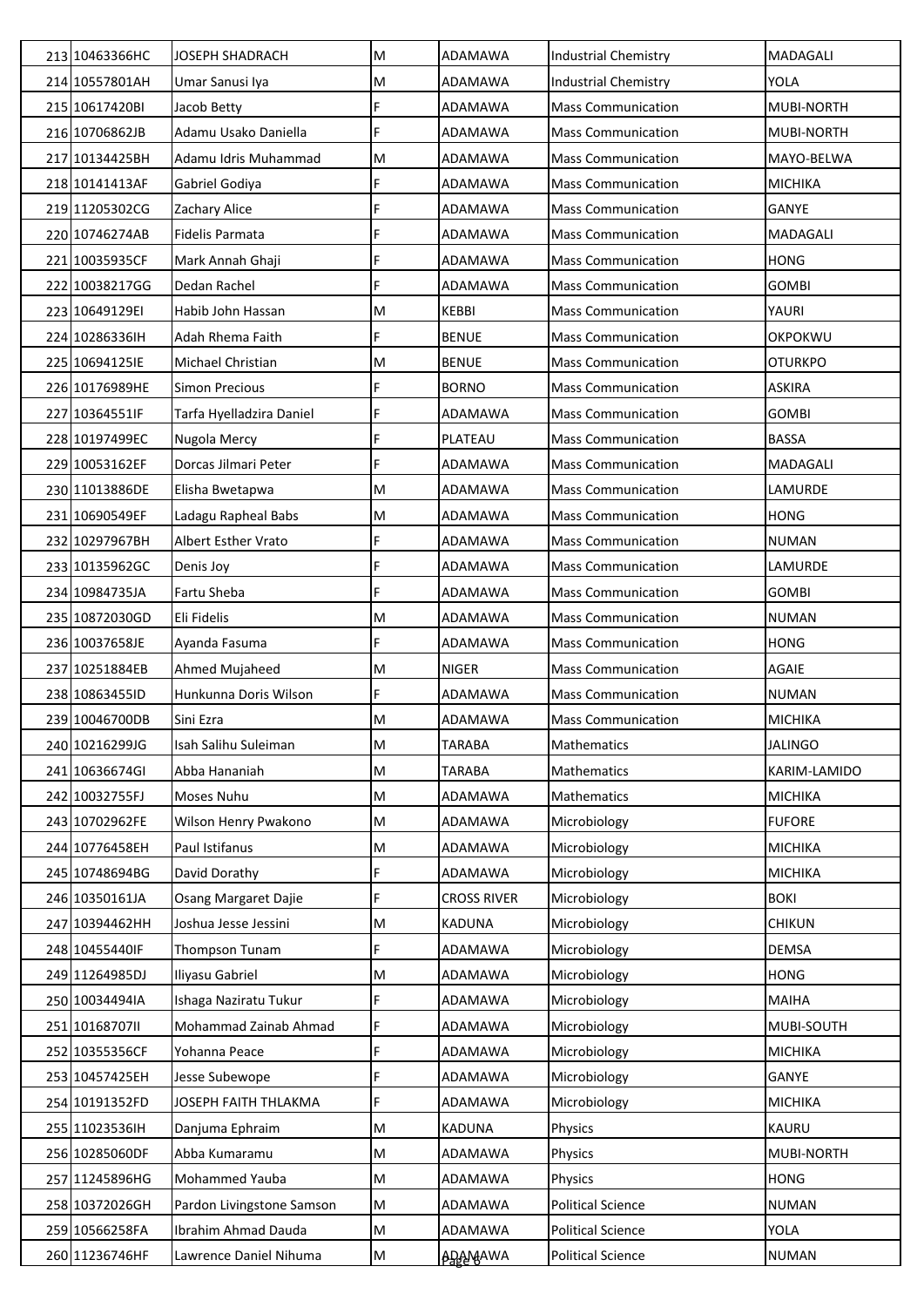| 261 10751574AJ | Okafor Gift               | F | <b>IMO</b>     | <b>Political Science</b>     | ORSU              |
|----------------|---------------------------|---|----------------|------------------------------|-------------------|
| 262 10980960GG | Joseph Laban              | M | <b>TARABA</b>  | <b>Political Science</b>     | <b>YORRO</b>      |
| 263 10894820HI | Nura Gift Nachanaa        | F | ADAMAWA        | <b>Political Science</b>     | <b>HONG</b>       |
| 264 10096056IC | Daniel Nelson             | M | ADAMAWA        | <b>Political Science</b>     | <b>JADA</b>       |
| 265 10320121JH | Alhassan Williams         | M | ADAMAWA        | <b>Political Science</b>     | <b>TOUNGO</b>     |
| 266 11153358HG | Babangida Katgah          | F | ADAMAWA        | <b>Political Science</b>     | SONG              |
| 267 10051631HJ | Haruna Precious           | F | ADAMAWA        | <b>Political Science</b>     | <b>GOMBI</b>      |
| 268 10361466Cl | Selumun Fanen             | M | <b>BENUE</b>   | <b>Political Science</b>     | <b>UKUM</b>       |
| 269 10346192GG | Abubakar Kabiru Wampana   | M | <b>ADAMAWA</b> | <b>Political Science</b>     | <b>MADAGALI</b>   |
| 270 10383929FE | Philip Crispina Nafuwo    | F | ADAMAWA        | <b>Political Science</b>     | LAMURDE           |
| 271 10383929FE | Philip Crispina Nafuwo    | F | ADAMAWA        | <b>Political Science</b>     | LAMURDE           |
| 272 10184309DG | Ahmad Umar Ibrahim        | M | ADAMAWA        | <b>Political Science</b>     | <b>HONG</b>       |
| 273 11007898FD | Benson Chici-Farta Ali    | F | ADAMAWA        | <b>Political Science</b>     | <b>YOLA</b>       |
| 274 10144585JC | Hyelda Benjamin           | M | <b>ADAMAWA</b> | <b>Political Science</b>     | <b>HONG</b>       |
| 275 11143964DB | Mujeli Aliyu Usman        | M | <b>ADAMAWA</b> | <b>Political Science</b>     | <b>YOLA</b>       |
| 276 10076221CJ | James John Pembi          | M | ADAMAWA        | <b>Political Science</b>     | <b>MICHIKA</b>    |
| 277 10741385CB | Salihu Hamza Dazal        | M | ADAMAWA        | <b>Political Science</b>     | <b>HONG</b>       |
| 278 10742533GJ | Usman Mubarak Bobbo       | M | ADAMAWA        | <b>Political Science</b>     | <b>MAIHA</b>      |
| 279 10876588GG | Zira Vanye                | M | ADAMAWA        | <b>Political Science</b>     | <b>MICHIKA</b>    |
| 280 10113261HB | Suram Daniel              | M | ADAMAWA        | <b>Political Science</b>     | <b>DEMSA</b>      |
| 281 10011221FJ | Alvan Esther              | F | ADAMAWA        | <b>Political Science</b>     | <b>DEMSA</b>      |
| 282 10854280GA | Godwin Hyelamul           | F | ADAMAWA        | <b>Political Science</b>     | <b>MADAGALI</b>   |
| 283 11137545IC | Bappa Abubakar            | M | ADAMAWA        | <b>Political Science</b>     | <b>GIREI</b>      |
| 284 10651105DH | Sale Solomon Isa          | M | ADAMAWA        | <b>Political Science</b>     | <b>FUFORE</b>     |
| 285 11248732AH | Yusuf Faith               | F | ADAMAWA        | <b>Political Science</b>     | <b>SHELLENG</b>   |
| 286 11156997CD | Amos Silas                | M | ADAMAWA        | <b>Political Science</b>     | <b>MUBI-NORTH</b> |
| 287 10363425GI | <b>Moses Nathaniel</b>    | M | ADAMAWA        | <b>Political Science</b>     | <b>HONG</b>       |
| 288 10915738ID | Peter Wuese Gloria        | F | <b>BENUE</b>   | <b>Political Science</b>     | VANDEIKYA         |
| 289 10255040HJ | Shuaibu Nasir             | M | ADAMAWA        | <b>Political Science</b>     | <b>MICHIKA</b>    |
| 290 10336254AE | Akacha Adati              | F | ADAMAWA        | <b>Political Science</b>     | <b>HONG</b>       |
| 291 10147092EA | Ahmad Fatima Girei        | F | ADAMAWA        | <b>Political Science</b>     | <b>GIREI</b>      |
| 292 10603921GG | Gidado Auwal -            | M | ADAMAWA        | <b>Political Science</b>     | <b>GANYE</b>      |
| 293 11068995JC | Ismail Bello              | M | ADAMAWA        | <b>Political Science</b>     | YOLA              |
| 294 10729333JD | Abba Muhammad Umar        | M | ADAMAWA        | <b>Public Administration</b> | <b>FUFORE</b>     |
| 295 10007636EH | Vitalis Peter Ijabula     | M | ADAMAWA        | <b>Public Administration</b> | MUBI-SOUTH        |
| 296 10269944IE | Ishaku Samuel             | M | ADAMAWA        | <b>Public Administration</b> | <b>GUYUK</b>      |
| 297 10000495DD | Danladi Godfrey           | M | ADAMAWA        | <b>Public Administration</b> | SONG              |
| 298 10326075ID | Emmanuel Saanchisi Nathan | M | ADAMAWA        | <b>Public Administration</b> | GANYE             |
| 299 10357267BF | <b>Benard Bever</b>       | F | ADAMAWA        | <b>Public Administration</b> | <b>HONG</b>       |
| 300 10001423GC | Chinda Joy Anthony        | F | ADAMAWA        | <b>Public Administration</b> | <b>MADAGALI</b>   |
| 301 10080468JC | Christopher Mercy Usaku   | F | ADAMAWA        | <b>Public Administration</b> | <b>HONG</b>       |
| 302 10039539HH | Gabriel Monica            | F | ADAMAWA        | <b>Public Administration</b> | MUBI-SOUTH        |
| 303 10898015JG | Abdulhamid Walida         | F | ADAMAWA        | <b>Public Administration</b> | <b>HONG</b>       |
| 304 10040397CF | Dennis Emmanuel           | M | ADAMAWA        | <b>Public Administration</b> | <b>GOMBI</b>      |
| 305 10040397CF | Dennis Emmanuel           | M | ADAMAWA        | <b>Public Administration</b> | GOMBI             |
| 306 11142754HC | Danjuma Valila Mamza      | F | <b>BORNO</b>   | <b>Public Administration</b> | <b>ASKIRA</b>     |
| 307 10685562GI | <b>Bello Chimda</b>       | F | ADAMAWA        | <b>Public Administration</b> | <b>HONG</b>       |
| 308 10384394BH | Andrew Abraham Bala       | M | <b>BOBANO</b>  | <b>Public Administration</b> | <b>GWOZA</b>      |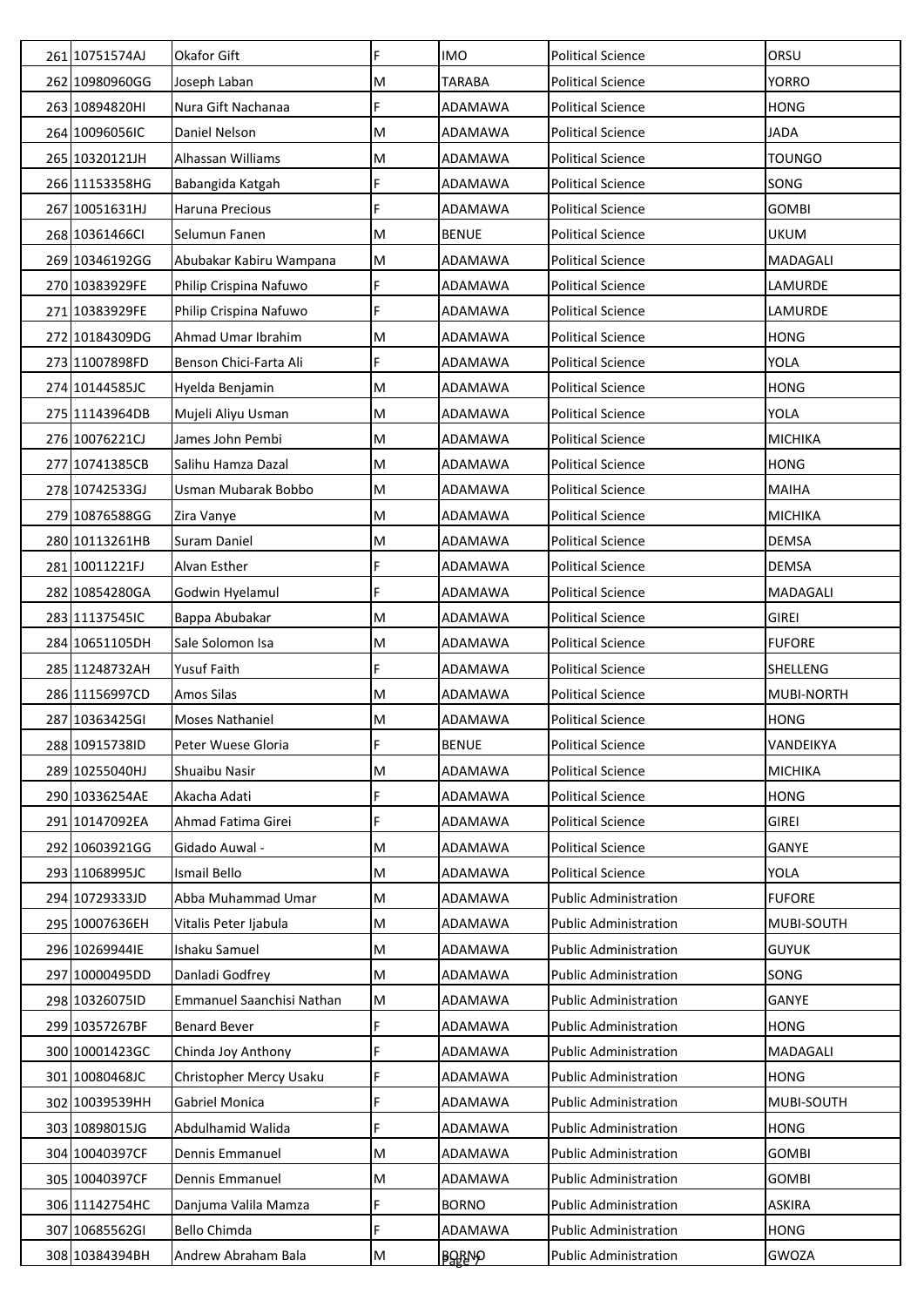| 309 10849880GI | Gillikyam Boromale             | M  | ADAMAWA        | <b>Public Administration</b> | <b>DEMSA</b>      |
|----------------|--------------------------------|----|----------------|------------------------------|-------------------|
| 310 10030787EG | Leveticus Azetu                | M  | <b>TARABA</b>  | <b>Public Administration</b> | IBI               |
| 311 10090199JG | Hammani Atika Baba             | F  | ADAMAWA        | <b>Public Administration</b> | <b>MICHIKA</b>    |
| 312 10466260CD | Danzaria Biga                  | F  | ADAMAWA        | <b>Public Administration</b> | SONG              |
| 313 10031934JH | Obeda John                     | M  | ADAMAWA        | <b>Public Administration</b> | <b>HONG</b>       |
| 314 10466260CD | Danzaria Biga                  | F  | ADAMAWA        | <b>Public Administration</b> | SONG              |
| 315 10637621EA | <b>Barkindo Musa</b>           | M  | <b>ADAMAWA</b> | <b>Public Administration</b> | <b>MICHIKA</b>    |
| 316 10325282DH | Haruna Kamaldeen               | M  | ADAMAWA        | <b>Public Administration</b> | <b>GANYE</b>      |
| 317 10153520FJ | Lawrence Lydia                 | F  | <b>ADAMAWA</b> | <b>Public Administration</b> | <b>DEMSA</b>      |
| 318 10712906AB | <b>Colman Emmanuel Didacus</b> | M  | ADAMAWA        | <b>Public Administration</b> | NUMAN             |
| 319 10176529JG | Mahmud Muhammad                | M  | ADAMAWA        | <b>Public Administration</b> | MAYO-BELWA        |
| 320 10897853JH | Abdulahamid Badiah             | F  | ADAMAWA        | <b>Public Administration</b> | <b>HONG</b>       |
| 321 10212732DA | Hyelda Favour                  | F  | ADAMAWA        | <b>Public Administration</b> | <b>HONG</b>       |
| 322 10048284DC | Ahmed Zubaida A                | F  | ADAMAWA        | <b>Public Administration</b> | MAIHA             |
| 323 10679171DF | Pharis Patience Godiya         | F  | <b>ADAMAWA</b> | <b>Public Administration</b> | <b>DEMSA</b>      |
| 324 10161463JC | Akpen Doosuur Priscilla        | F  | <b>BENUE</b>   | <b>Public Administration</b> | <b>USHONGO</b>    |
| 325 10161463JC | Akpen Doosuur Priscilla        | F  | <b>BENUE</b>   | <b>Public Administration</b> | <b>USHONGO</b>    |
| 326 10731130DH | Nelson Endurance               | F  | ADAMAWA        | <b>Public Administration</b> | HONG              |
| 327 10129433FF | Shuaibu Abdulaziz              | M  | ADAMAWA        | <b>Public Administration</b> | <b>MAIHA</b>      |
| 328 10231807DF | Attah Favour Daniel            | M  | <b>KOGI</b>    | <b>Public Administration</b> | OFU               |
| 329 10361657DH | Yakubu Hannatu                 | F  | ADAMAWA        | <b>Public Administration</b> | <b>MICHIKA</b>    |
| 330 11038146AE | Tayani Thomson                 | M  | ADAMAWA        | <b>Public Administration</b> | HONG              |
| 331 10473307Cl | Sahabo Imran                   | M  | ADAMAWA        | <b>Public Administration</b> | MUBI-SOUTH        |
| 332 10246409HD | Lawal Yasin Muhammad           | M  | ADAMAWA        | <b>Public Administration</b> | <b>YOLA</b>       |
| 333 11303641ID | Ibrahim Najibu                 | M  | ADAMAWA        | <b>Public Administration</b> | MADAGALI          |
| 334 10103627GH | Samaila Alpha                  | M  | ADAMAWA        | Pure & Applied Physics       | SONG              |
| 335 10223839HH | Augustine Abigail              | F  | ADAMAWA        | Sociology                    | MUBI-SOUTH        |
| 336 11065808FA | <b>Stanley Gift</b>            | F  | ADAMAWA        | Sociology                    | <b>DEMSA</b>      |
| 337 11132997EJ | Ojo Omobolaji Augustina        | F  | ONDO           | Sociology                    | ILE-OLUJI-OKEIGBO |
| 338 10025826II | Banawa Mary Habila             | F  | ADAMAWA        | Sociology                    | <b>JIMETA</b>     |
| 339 10956356GB | Koddon Fyemtapwa               | F  | ADAMAWA        | Sociology                    | <b>NUMAN</b>      |
| 340 11088767ED | <b>Sunday Comfort Ene</b>      | F  | <b>BENUE</b>   | Sociology                    | <b>OHIMINI</b>    |
| 341 10063206IA | James Keziah                   | F  | <b>BORNO</b>   | Sociology                    | ABADAN            |
| 342 11031963CG | Isaac Jennifer                 | F  | ADAMAWA        | Sociology                    | <b>GOMBI</b>      |
| 343 11031963CG | Isaac Jennifer                 | F  | ADAMAWA        | Sociology                    | <b>GOMBI</b>      |
| 344 11050379GI | Kwaha Israel Tumba             | M  | ADAMAWA        | Sociology                    | <b>MICHIKA</b>    |
| 345 10439101CA | Caleb Destiny                  | M  | ADAMAWA        | Sociology                    | <b>DEMSA</b>      |
| 346 10847492FE | Clement Clementina Sulisumen   | F. | ADAMAWA        | Sociology                    | GANYE             |
| 347 10133510EG | Dinya Marvis                   | F  | ADAMAWA        | Sociology                    | LAMURDE           |
| 348 10255468FG | Paul Ruth Wuneino              | F  | ADAMAWA        | Sociology                    | DEMSA             |
| 349 10186676BG | Danjuma Richard                | M  | FCT            | Sociology                    | <b>BWARI</b>      |
| 350 10147783AE | Louis Josiah                   | M  | ADAMAWA        | Sociology                    | <b>HONG</b>       |
| 351 10489900BA | Benjamin Precious              | F. | ADAMAWA        | Sociology                    | DEMSA             |
| 352 10740326JE | <b>JULIUS JOSEPH</b>           | M  | ADAMAWA        | Sociology                    | <b>MICHIKA</b>    |
| 353 10227126BD | Joshua Ijayuda                 | F  | ADAMAWA        | Sociology                    | MUBI-NORTH        |
| 354 10999957BE | Augustine Samaila              | M  | ADAMAWA        | Sociology                    | MUBI-NORTH        |
| 355 10208891BA | Anthony Sarah                  | F. | ADAMAWA        | Sociology                    | <b>JIMETA</b>     |
| 356 10366716IJ | Iorhom Dennis Terlumun         | M  | BESHA          | Sociology                    | KATSINA-ALA       |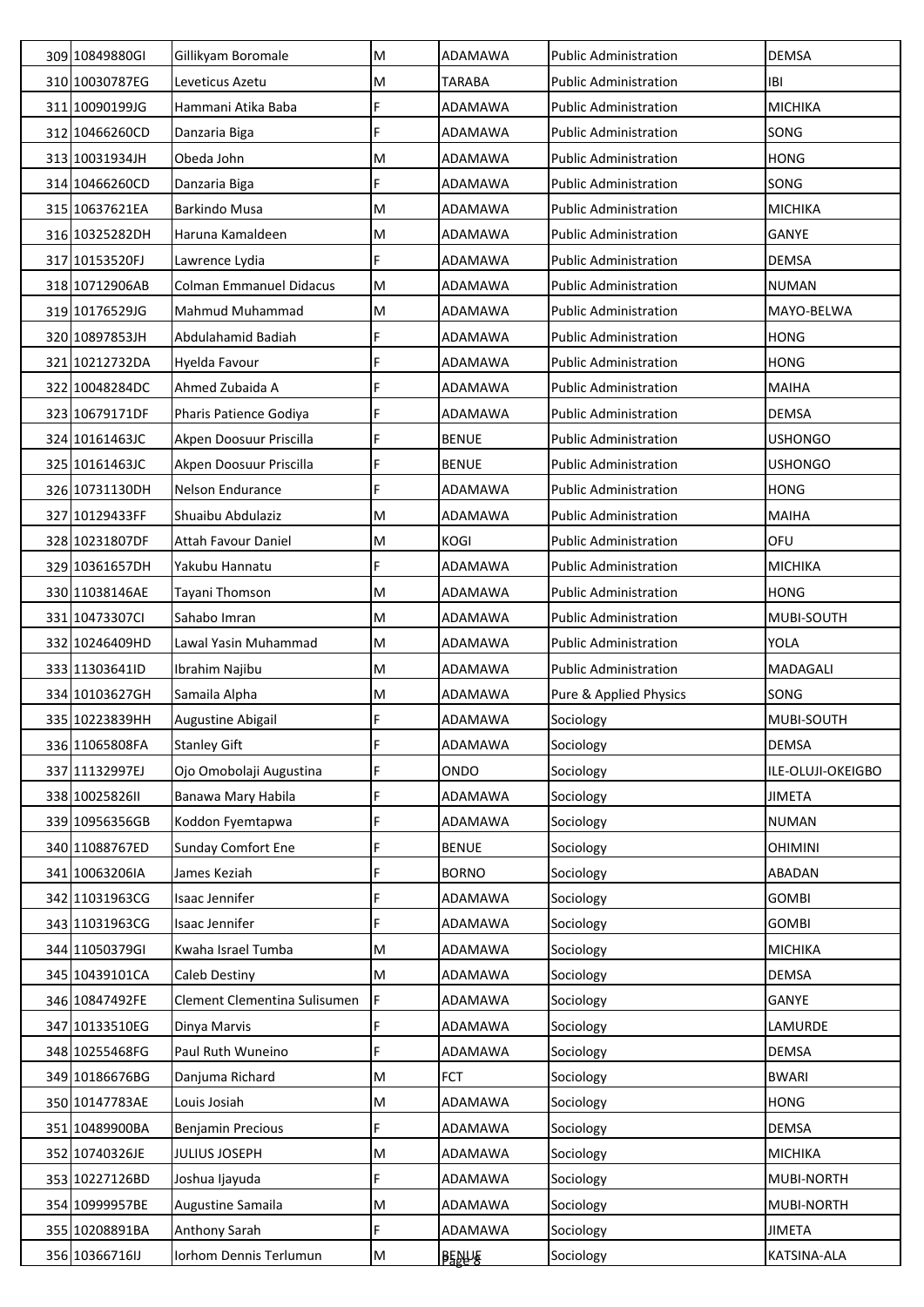| 357 10601709AJ | Shifoto Pwafukadi Paul    | F | <b>ADAMAWA</b> | Sociology | <b>NUMAN</b>        |
|----------------|---------------------------|---|----------------|-----------|---------------------|
| 358 11174125EJ | Cleophas Confidence       | M | ADAMAWA        | Sociology | <b>HONG</b>         |
| 359 10727169IG | Muhammad Sulaiman Chubado | M | ADAMAWA        | Sociology | <b>MUBI-NORTH</b>   |
| 360 11240473EJ | Boyo Lilian Shifoto       | F | ADAMAWA        | Sociology | LAMURDE             |
| 361 10336545AE | Usman Umar Farug          | M | ADAMAWA        | Sociology | <b>YOLA</b>         |
| 362 10062618AB | Hussaini Yahaya           | M | SOKOTO         | Sociology | <b>BINJI</b>        |
| 363 10134773EA | Suleiman Umar Faruk       | M | ADAMAWA        | Sociology | <b>GANYE</b>        |
| 364 10366491IF | Ahmed Ibrahim Sardauna    | M | <b>ADAMAWA</b> | Sociology | <b>MICHIKA</b>      |
| 365 10767228JC | <b>ISHAQ MOHAMMED</b>     | M | <b>OYO</b>     | Sociology | <b>IBADAN NORTH</b> |
| 366 10121141AC | Gambo Nussaiba Gadzama    | F | ADAMAWA        | Zoology   | <b>MADAGALI</b>     |
| 367 10080976CD | Magaji Blessing Kwaala    | F | NASARAWA       | Zoology   | <b>KARU</b>         |
| 368 10015024JG | Muhammad Hassana Rabiu    | F | <b>KADUNA</b>  | Zoology   | ZARIA               |
| 369 10785374HB | Danboyi Nachana'A Joseph  | F | ADAMAWA        | Zoology   | <b>GOMBI</b>        |
| 370 11282156DD | Gumniba Handawa           | M | ADAMAWA        | Zoology   | <b>GUYUK</b>        |
| 371 11256557AG | Johnson Amos              | M | <b>ADAMAWA</b> | Zoology   | <b>HONG</b>         |
| 372 11047532HD | Habila Favour             | F | ADAMAWA        | Zoology   | <b>GOMBI</b>        |
| 373 10094010BC | Ahmed Joda                | F | <b>ADAMAWA</b> | Zoology   | <b>MICHIKA</b>      |
| 374 10279104FF | Luka Goodness             | F | ADAMAWA        | Zoology   | <b>HONG</b>         |
| 375 10122687CA | Javan Alvari              | M | ADAMAWA        | Zoology   | <b>HONG</b>         |
| 376 10223623EG | Amos Rebecca              | F | <b>ADAMAWA</b> | Zoology   | MUBI-NORTH          |
| 377 10264462EA | Chinapi Caleb             | M | <b>BORNO</b>   | Zoology   | <b>ASKIRA</b>       |
| 378 11311856HG | Sabastine Hope            | F | ADAMAWA        | Zoology   | <b>MICHIKA</b>      |
| 379 10461876IA | <b>Ezekiel Abel</b>       | M | ADAMAWA        | Zoology   | MAYO-BELWA          |
| 380 10461876IA | <b>Ezekiel Abel</b>       | M | ADAMAWA        | Zoology   | MAYO-BELWA          |
| 381 10410569GC | Joshua Shedrack           | M | ADAMAWA        | Zoology   | MUBI-SOUTH          |
| 382 1038065211 | Abalis Niya               | F | ADAMAWA        | Zoology   | <b>HONG</b>         |
| 383 10334146CD | Adamu Adama               | F | ADAMAWA        | Zoology   | <b>HONG</b>         |
| 384 10518531FJ | Markus Jilantikiri        | M | ADAMAWA        | Zoology   | <b>MADAGALI</b>     |

#### **CONGRATULATIONS!**

Signed *Aminu A. Alkali Registrar*